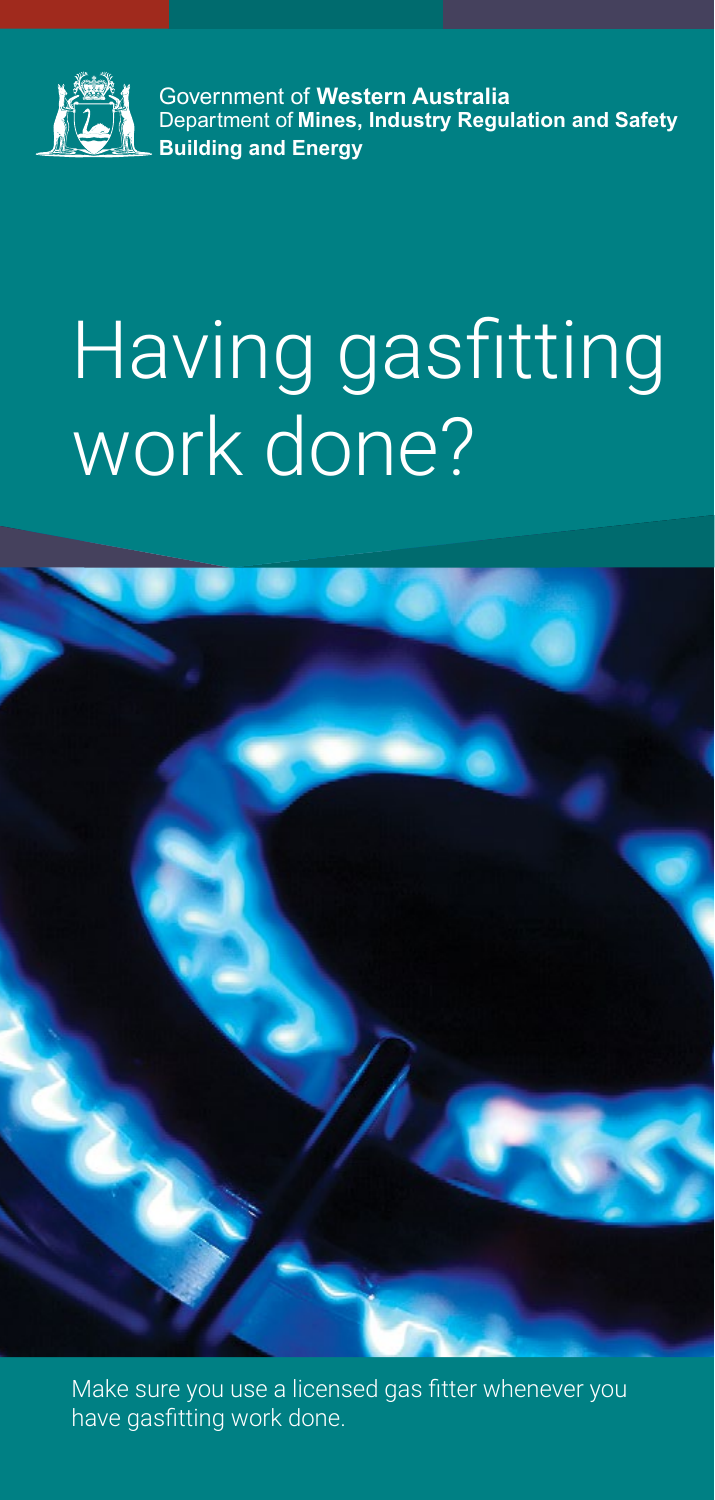# **Is your gas fitter licensed?**

Make sure you use a licensed gas fitter whenever you have gasfitting work done.

In Western Australia, the law requires that all gasfitting work is carried out by a person who holds a gasfitting licence issued by Building and Energy. Unlicensed gasfitting work is prohibited due to the risks to public safety.

It is important that you check that the person carrying out the work holds the necessary licences.

## **Safeguards to the community**

Only licensed gas fitters meet the required competency standards. These include appropriate competencies in work practices, equipment and installation.

To ensure the safety of the general public, an enforcement process exists to guarantee that only those who are competent maintain their licences.

Non-compliant and/or unlicensed gasfitting work can jeopardise your safety, that of your family and the broader community. Consumers are also advised that where unauthorised gasfitting work has occurred, insurance claims may be refused.

### **Make sure you receive a copy of the Notice of Completion – it's your guarantee that the work is safe and complies with the regulations.**

When any gasfitting work other than servicing is

carried out, the gas fitter responsible must provide a copy of the Notice of Completion (NOC) to the customer and a copy to the relevant gas supplier within 48 hours of completion of the work.

The NOC is your guarantee that the gasfitting work they have carried out is safe and complies with applicable safety standards.

| Executive par hand                                                              | <b>Scheduled Street</b> |                                                                                                                                                                                                                  | later by the electronic |
|---------------------------------------------------------------------------------|-------------------------|------------------------------------------------------------------------------------------------------------------------------------------------------------------------------------------------------------------|-------------------------|
|                                                                                 |                         |                                                                                                                                                                                                                  |                         |
| mene                                                                            |                         |                                                                                                                                                                                                                  |                         |
| Dealers - Jose presis (separate at at 4) to have obtately                       |                         |                                                                                                                                                                                                                  |                         |
| MOBILE INSTALLATION DETAILS<br>z                                                |                         |                                                                                                                                                                                                                  |                         |
| Total or loan                                                                   |                         |                                                                                                                                                                                                                  |                         |
| there are seattle and size.                                                     |                         |                                                                                                                                                                                                                  |                         |
| Louisia con effects the first                                                   |                         |                                                                                                                                                                                                                  |                         |
| FIXED INSTALLATION DETAILS<br>٠                                                 |                         |                                                                                                                                                                                                                  |                         |
| TO GAME OF GALLERY AVE                                                          |                         |                                                                                                                                                                                                                  |                         |
| THE OF CALL                                                                     |                         |                                                                                                                                                                                                                  |                         |
| THE OF WHILE OF CA.<br>One has have been as a below                             |                         |                                                                                                                                                                                                                  |                         |
| ۰                                                                               |                         |                                                                                                                                                                                                                  |                         |
| TYPE OF WORK                                                                    |                         |                                                                                                                                                                                                                  |                         |
| Commerced august 1                                                              |                         |                                                                                                                                                                                                                  |                         |
| <b>Renes south?</b>                                                             |                         |                                                                                                                                                                                                                  |                         |
|                                                                                 |                         |                                                                                                                                                                                                                  |                         |
| Poe work?                                                                       |                         |                                                                                                                                                                                                                  |                         |
|                                                                                 |                         | COMMISSIONED<br>CERTIFICATE NUMBER<br>If an appliance is to be left permanently connected, wheth-<br>Inspector's Cartificate of Compliance to this notice.<br><b>National Day</b><br><b><i>Inspector No.</i></b> |                         |
|                                                                                 |                         |                                                                                                                                                                                                                  |                         |
| COMMENTS AND ADDITIONAL DETAILS<br>Variation/Exemption required for owtrhostom? |                         |                                                                                                                                                                                                                  |                         |
|                                                                                 |                         |                                                                                                                                                                                                                  |                         |
| Any non-complant details to squart!                                             |                         |                                                                                                                                                                                                                  |                         |
|                                                                                 |                         |                                                                                                                                                                                                                  |                         |
| Any continents or additional datable?                                           |                         |                                                                                                                                                                                                                  |                         |
| 9 ADMINISTRATION DETAILS                                                        |                         |                                                                                                                                                                                                                  |                         |
| <b><i>Readers Form</i></b>                                                      |                         | Sat Financi Museum Institute                                                                                                                                                                                     |                         |
| Contact State                                                                   |                         | Tot File 1 Drive Astrono                                                                                                                                                                                         |                         |
| <b>Business Antique</b>                                                         |                         | Total Letters                                                                                                                                                                                                    |                         |
|                                                                                 |                         |                                                                                                                                                                                                                  |                         |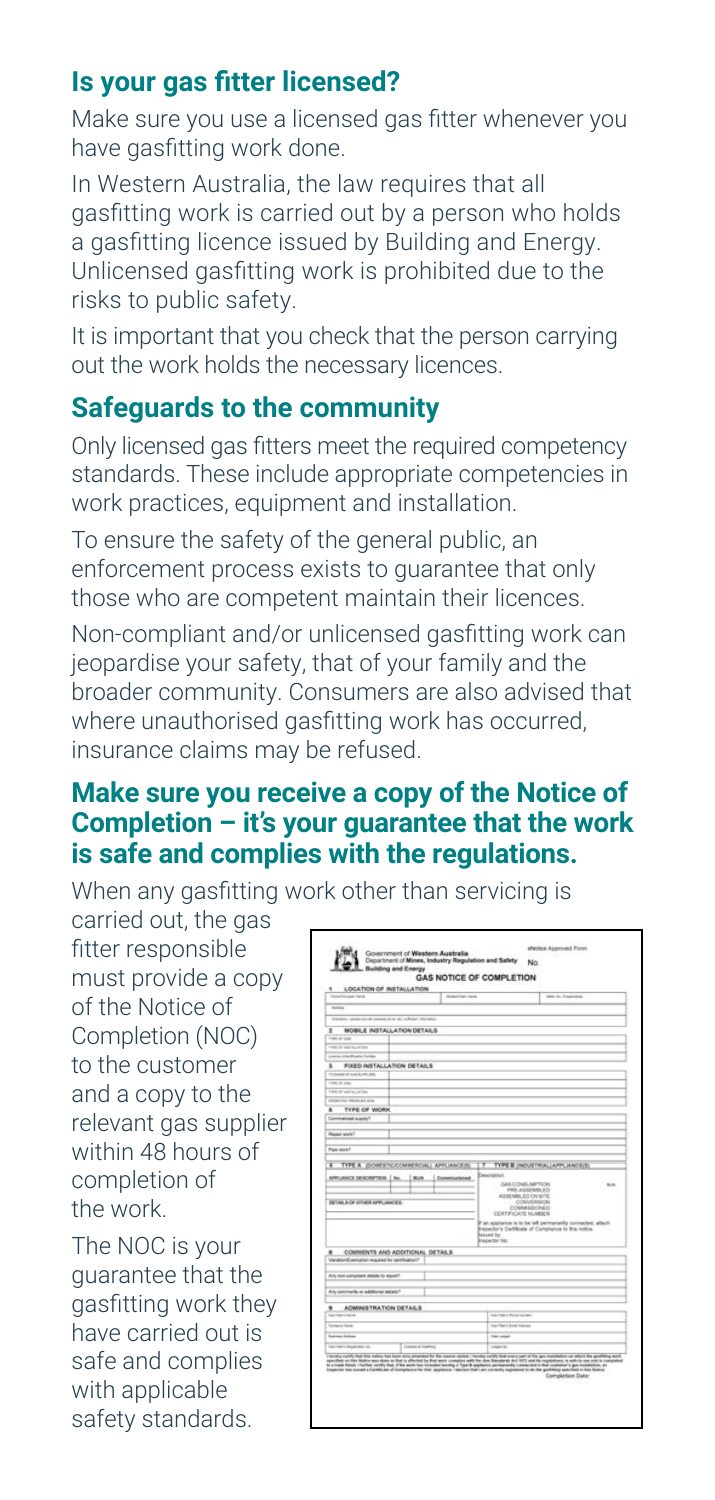It is strongly recommended that you keep the NOC in a safe place with other important records.

If you do not receive a NOC within 48 hours, please contact your gas fitter to request one. If for some reason, it is not provided immediately please notify your gas supplier or Building and Energy.

The gas fitter is required to affix a Compliance Badge to the gas installation, except for installations connected to a reticulated natural gas network where the gas fitter is utilising the electronic NOC. In the case of a metered gas supply the badge is affixed in the gas meter box. For an LP Gas cylinder supplied installation this badge is affixed adjacent to the cylinder pressure regulator.

This badge serves as a permanent visual record for the customer when gasfitting work has been undertaken and provides details of the work and who performed it.



# **The gas supplier's obligations**

The gas supplier may be required to inspect the gas installation to ensure that it complies with requirements. These inspections are carried out by competent persons who will ensure that the installation meets requirements and where it is not compliant, it will be rectified by the gas fitter.

It is the consumer's obligation to permit such an inspection by the gas supplier if requested.

## **How do I find out if a gas fitter holds a current licence?**

Consumers having gasfitting work done are entitled to request to see the gas fitter's licence. A gas fitter's licence is about the size of a credit card, yellow in colour, and lists:

- the type of work the gas fitter is authorised to do;
- the licence number (beginning with the prefix 'GF'); and
- the licence expiry date.

If you would like further clarification or confirmation of a gas fitter's licence status, please contact Building and Energy's Licensing Office by phone on 6251 2000; or check online at www.energysafety.wa.gov.au